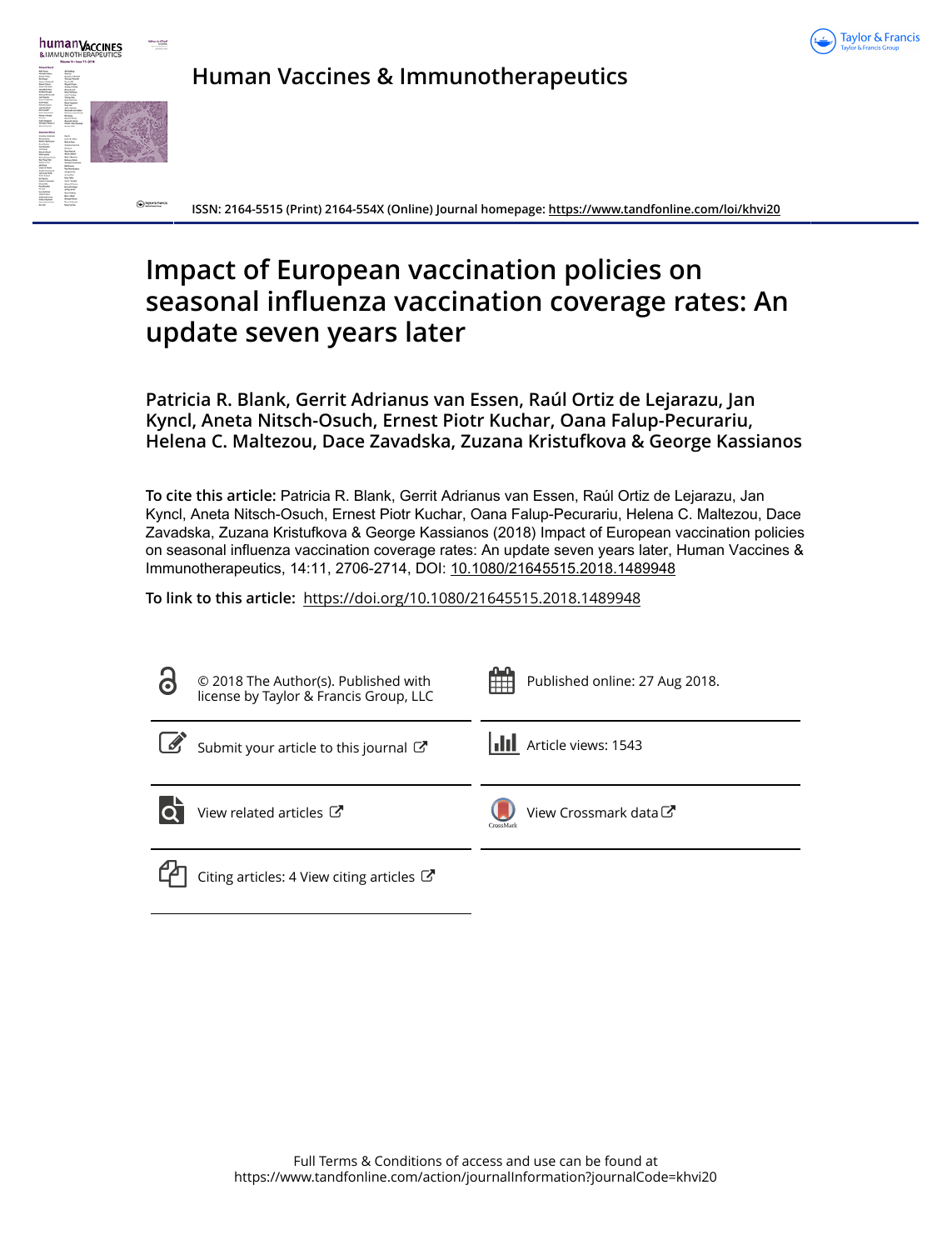#### RESEARCH PAPER

**a** OPEN ACCESS Check for updates

# Impact of European vaccination policies on seasonal influenza vaccination coverage rates: An update seven years later

P[a](#page-1-0)tricia R. Blank<sup>a</sup>, Gerrit Adrianus van Essen<sup>[b](#page-1-0)</sup>, Raúl Ortiz de Lejarazu<sup>[c](#page-1-1)</sup>, Jan Kyncl<sup>d[,e](#page-1-2)</sup>, Aneta Nitsch-Osuch<sup>[f](#page-1-3)</sup> , Ernest Piotr Kuchar<sup>[g](#page-1-4)</sup>, Oana Falup-Pecurariu<sup>[h](#page-1-4)</sup>, Helena C. Maltezou<sup>[i](#page-1-5)</sup>, Dace Zavadska<sup>j</sup>, Zuzana Kristufkova<sup>k</sup> , and George Kassianos<sup>1</sup>

<span id="page-1-5"></span><span id="page-1-4"></span><span id="page-1-3"></span><span id="page-1-2"></span><span id="page-1-1"></span><span id="page-1-0"></span><sup>a</sup>University of Zurich, Epidemiology, Biostatistics and Prevention Institute (EBPI), Zürich, Switzerland; <sup>b</sup>General Practitioner, Amersfoort, The Netherlands; Valladolid National Influenza Center, Microbiology and Immunology Department, Hospital Clinicon, Valladolid, Spain; <sup>d</sup>Department of Infectious Diseases Epidemiology, National Institute of Public Health, Prague, Czech Republic; <sup>e</sup>Department of Epidemiology and Biostatistics, Third Faculty of Medicine, Charles University, Prague, Czech Republic; <sup>f</sup>Department of Social Medicine and Public Health, Medical University of Warsaw, Warsaw, Poland; <sup>g</sup>Department of Paediatrics with Clinical Assessment Unit, Medical University of Warsaw, Warsaw, Poland; <sup>h</sup>Department of Pediatrics, Children's Clinic Hospital, Faculty of Medicine, Transilvania University Brasov, Brasov, Romania; <sup>i</sup> Hellenic Center for Disease Control and Prevention, Athens, Greece; <sup>j</sup>Department of Pediatrics, Riga Stradins University, Riga, Latvia; <sup>k</sup>Faculty of Public Health, Slovak Medical University, Bratislava, Slovak Republic; <sup>I</sup>Royal College of General Practitioners, Wokingham, Berkshire, UK

#### <span id="page-1-7"></span><span id="page-1-6"></span>**ABSTRACT**

Seasonal influenza can have serious morbid consequences and can even result in death, particularly in atrisk populations, including healthcare professionals (HCPs), elderly and those living with a medical risk condition. Although in Europe recommendations exist for annual influenza vaccination in these populations in most countries, the vaccination coverage rate (VCR) is often well below the World Health Organization target of 75% coverage. In our previous survey in 2009 we showed that some elements of national vaccination policies, e.g. reminder systems, strong official recommendation, and easy access, seemed to contribute to achieving higher influenza VCRs among elderly. We repeated the survey in 2016, using the same methodology to assess changes in influenza VCRs among the elderly and in the impact of policy elements on these VCRs. In addition, we collected information about VCRs among HCPs, and those living with a medical risk condition. The median VCR in the 21 countries that had recommendations for influenza vaccination in the elderly was 35.3%, ranging from 1.1% in Estonia to 74.5% in Scotland. The average VCRs for HCPs and those living with medical risk conditions, available in 17 and 10 countries, respectively, were 28.3% (range 7% in Czech Republic to 59.1% in Portugal) and 32.2% (range from 20.0% in the Czech Republic and Hungary to 59.6% in Portugal), respectively. Fewer countries were able to provide data from HCP and those living with medical risk conditions. Since the initial survey during the 2007–2008 influenza season, VCRs have decreased in the elderly in the majority of countries, thus, achieving high VCRs in the elderly and the other target groups is still a major public health challenge in Europe. This could be addressed by the identification, assessment and sharing of best practice for influenza vaccination policies.

# Introduction

<span id="page-1-10"></span><span id="page-1-9"></span>Influenza, a highly contagious respiratory infectious disease that can result in severe illness and death, is caused by influenza viruses which circulate throughout the world. The World Health Organization (WHO) have estimated that the annual influenza epidemics result in about 3 to 5 million cases of severe illness and about 250 000 to 500 000 deaths, thus influ-enza is a significant global public health burden.<sup>[1](#page-8-0)</sup> Influenza can trigger secondary infections and exacerbate pre-existing chronic medical conditions, leading to severe complications and increased morbidity and mortality. The annual number of deaths due to influenza in Europe, estimated at 38,500 in 2013, is higher than that due to car accidents, estimated at  $25,900$  $25,900$ .<sup>2</sup> In addition to this significant clinical impact, influenza has

major economic consequences through a range of direct and indirect costs, e.g., medical treatment of influenza illness, loss of productivity and absenteeism.[3](#page-8-2)

Safe and effective influenza vaccines are available and have been used for more than 60 years.<sup>4</sup> These vaccines can provide protection even when the vaccine viruses do not exactly match the circulating viruses. WHO has stated that the most effective way to prevent influenza is vaccination.<sup>1</sup> WHO has identified groups of people at higher risk of serious influenza complications and the people who live with, or care for high risk individuals as specific vaccination target groups. They recommend annual influenza vaccination for pregnant women (at any stage of pregnancy), children aged between 6 months to 5 years, elderly

<span id="page-1-8"></span>CONTACT Patricia R. Blank **O** [patricia.blank@unibas.ch](mailto:patricia.blank@unibas.ch) **D** University of Zurich, Epidemiology, Biostatistics and Prevention Institute (EBPI), Hirschengraben 84, 8001 Zürich, Switzerland.

© 2018 The Author(s). Published with license by Taylor & Francis Group, LLC

#### ARTICLE HISTORY

Received 15 December 2017 Revised 18 May 2018 Accepted 13 June 2018

#### **KEYWORDS**

Vaccination policies; Vaccination coverage; Seasonal influenza vaccination; healthcare professionals; Elderly; influenza; policy



This is an Open Access article distributed under the terms of the Creative Commons Attribution-NonCommercial-NoDerivatives License [\(http://creativecommons.org/licenses/by-nc-nd/4.0/\)](http://creativecommons.org/licenses/by-nc-nd/4.0/), which permits non-commercial re-use, distribution, and reproduction in any medium, provided the original work is properly cited, and is not altered, transformed, or built upon in any way.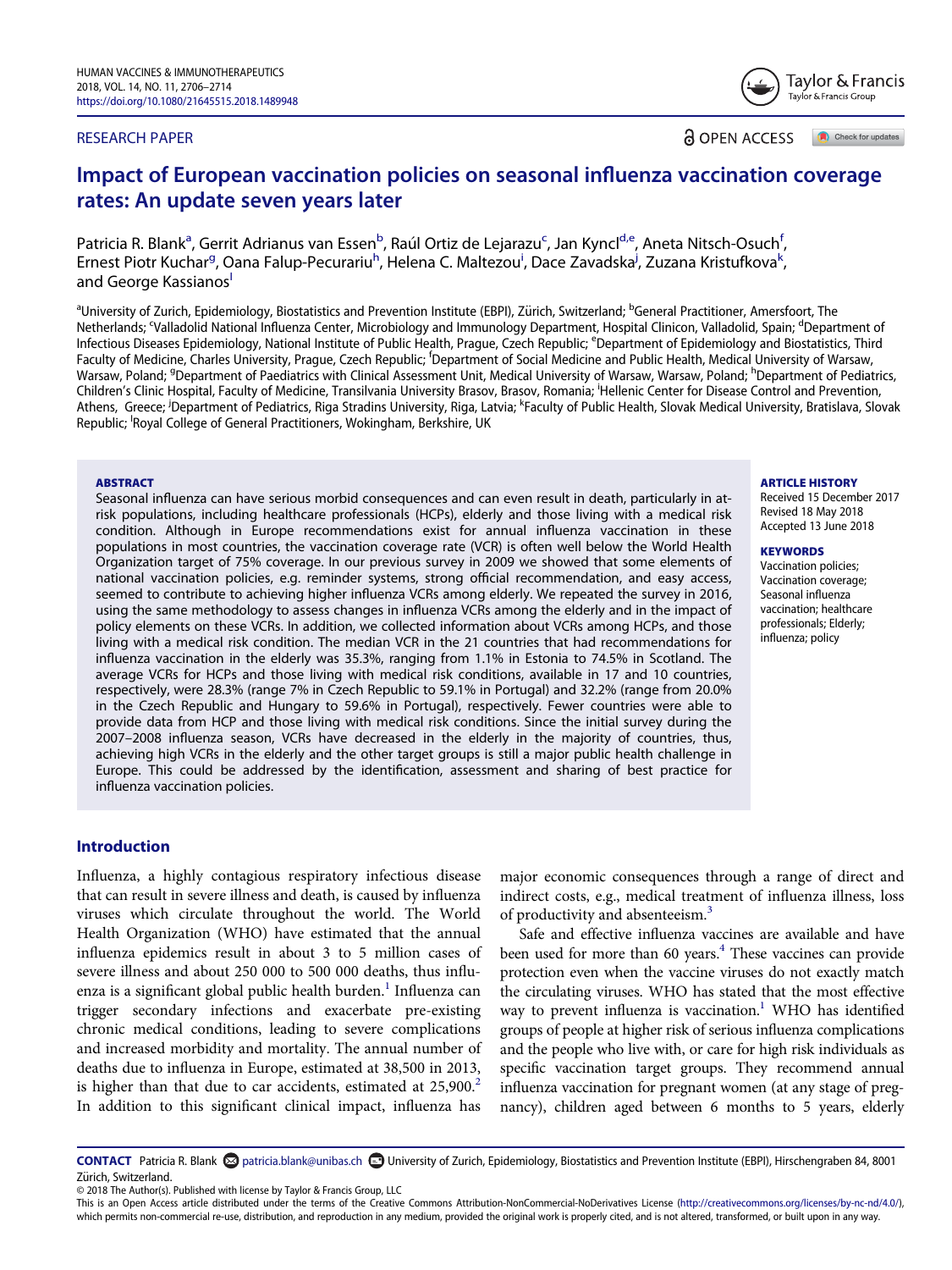<span id="page-2-1"></span><span id="page-2-0"></span>individuals (aged >65 years), individuals with chronic medical conditions and healthcare professionals (HCPs). In 2009 the Council of the European Union set a target of 75% coverage among all defined target groups by 2014/15.<sup>5</sup> In Europe, in the 2012–2013 influenza season it was estimated that only about 80 million of the 180 million Europeans for whom seasonal influenza vaccination is recommended are vaccinated, giving <45% coverage.[3](#page-8-2) To achieve the 75% target rate, an additional 57.4 million people need to be vaccinated. If this target coverage were to be achieved, results from a statistical model suggest that the impact on the average annual influenza-related events averted would include 1.6 to 1.7 million fewer influenza cases, 678,500 to 767,800 fewer physician visits, 883,800 to 1,015,100 fewer lost days of work, 23,800 to 31,400 fewer hospitalizations and 9,800 to 14,000 deaths avoided resulting in 190€ to 226€ million savings of influenza-related costs.[4](#page-8-3)

HCPs are at risk of being exposed to patients infected with influenza and if they become infected themselves they can play a role in nosocomial transmission.<sup>1,[6](#page-8-5)</sup> This makes them an important target group for influenza vaccination, not only for direct protection against influenza infection and prevent sick leave during epidemics but also to prevent transmission to patients and their families. Many studies have reported high rates of influenza vaccine hesitancy among HCPs, often due to misconceptions about their own risk and influenza vaccine effectiveness.<sup>[6-8](#page-8-5)</sup>

<span id="page-2-2"></span>We report the results from a follow-up study performed to assess changes in VCRs and changes in policy elements since 2008. We also expanded the survey to additional EU Member and Adriatic States and sought to identify national policy elements that may contribute to higher seasonal influenza VCRs for the elderly. This study was based on a similar survey process that we used previously to assess the impact of policy elements on VCR in the elderly (Blank et al, 2012). In the current study we expanded the populations of interest to include HCPs and those living with a medical risk condition (i.e. treatmentinduced and/or disease-induced immunosuppression, metabolic disorders, and chronic pulmonary, cardiovascular and renal diseases).

# Results

# Vaccination coverage rates

The VCRs for the elderly were below the recommended 75% threshold set by the Council of the European Union for the 2013–14, 2014–15 and 2015–16 seasons. In The Netherlands, England and Scotland these were 64% or higher in the 2015–16 season, but the rates decreased over the three seasons [\(Figure 1A](#page-2-0)). In contrast with the other countries where the VCRs were either stationary or declined over the three seasons, the VCR in Portugal increased to 67.9% in the 2015–16 season from 57% and 55% in the two previous seasons.

The VCRs for HCPs were also below the recommended 75% threshold in the 17 countries that could provide data [\(Figure 1B](#page-2-0)). The highest VCR reported was in Portugal (67.9%) in the 2015–16 season and the other VCRs were below 50% with the exception of England.



Figure 1. Vaccination coverage rates for; A) elderly, B) healthcare professionals, C) those with a medical risk condition for seasons 2013–14 (black bars), 2014–15 (grey bars) and 2015–16 (white bars). The dashed horizontal line indicates the 75% target vaccination coverage rate for all groups.

Only 11 countries were able to provide data for the VCRs in those living with a medical risk condition. England, France, The Netherlands and Scotland were the only countries to have data for all three seasons ([Figure 1](#page-2-0)C). In the 2015–2016 season, the highest VCR was in Portugal (59.1%) with Scotland and England reporting VCRs of 48.0% and 45.1%, respectively. The VCRs for the other countries ranged from 20.0% in the Czech Republic and Hungary to 39.1% in France.

# Implemented policy elements

The policy elements that are implemented in the countries that participated in the survey are summarized in [Table 1](#page-3-0).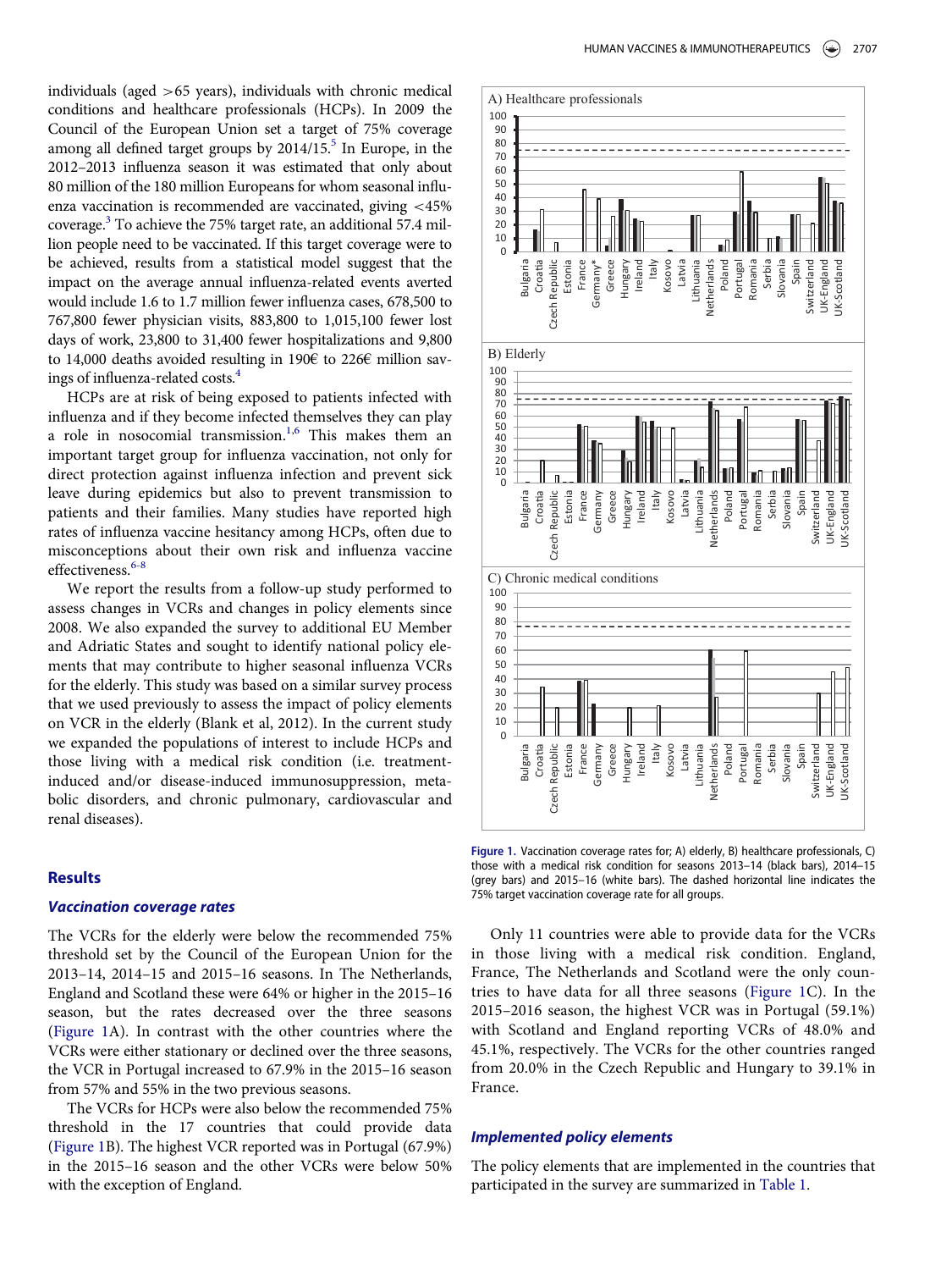<span id="page-3-0"></span>

| Table 1. Vaccination coverage rates and implemented policy elements aimed at increasing influenza vaccination coverage rates in 23 European countries in 2014/15. |                                                      |                  | Czech            |                                                     |                |          |                                                                        |              | Ireland      |                             |                 |                       |                                                                                               |                  |      |                     |                  |                  |            |                      | š                        | ś        |
|-------------------------------------------------------------------------------------------------------------------------------------------------------------------|------------------------------------------------------|------------------|------------------|-----------------------------------------------------|----------------|----------|------------------------------------------------------------------------|--------------|--------------|-----------------------------|-----------------|-----------------------|-----------------------------------------------------------------------------------------------|------------------|------|---------------------|------------------|------------------|------------|----------------------|--------------------------|----------|
|                                                                                                                                                                   |                                                      | Bulgaria Croatia | Rep              |                                                     | Estonia France | Germany  | Greece                                                                 | Hungary      | (Eire)       | Italy                       |                 |                       | Kosovo Latvia Lithuania Netherlands Poland Portugal Romania Serbia Slovakia Spain Switzerland |                  |      |                     |                  |                  |            |                      | England                  | Scotland |
| Vaccine coverage rate                                                                                                                                             |                                                      |                  |                  |                                                     |                |          |                                                                        |              |              |                             |                 |                       |                                                                                               |                  |      |                     |                  |                  |            |                      |                          |          |
| Elderly                                                                                                                                                           | $\mathrel{\mathop{\unbox{=}}\limits_{\mathrel{}}}\,$ | 20.1             | 24.9             | Ξ                                                   | 50.8           | 35.3     | $\mathrel{\mathop{\unbox{=}}\limits_{\mathrel{\mathop{\sim}}\limits}}$ | 19.0         | 54.5         | 49.9                        | 48.8            | 13.9<br>2.4           | 64.6                                                                                          | 13.7             | 67.9 | $\frac{11.0}{29.0}$ | $\overline{107}$ | Ξ                | 56.1       |                      | 71.0                     | 74.5     |
| Healthcare professionals                                                                                                                                          | 22                                                   | 31.3             | 7.0              | $\mathrel{\mathop{\unbox{=}}\limits_{\mathrel{=}}}$ | 46.0           | 39.2     | 263                                                                    | 30.7<br>20.0 | 22.5         | $\frac{1}{2}$ $\frac{4}{4}$ | $\cong$ $\cong$ | 27.0<br>ND<br>22      | $\overline{27.4}$                                                                             | 9.<br>Se         | 59.6 |                     | 10.3             | 22               | 27.5       | 38.0<br>21.0<br>30.0 | 50.6                     | 36.0     |
| Living with a medical risk condition<br>Influenza vaccination program policy                                                                                      |                                                      | 34.4             | 20.0             | $\epsilon$                                          | 39.1           | $\infty$ |                                                                        |              | $\mathsf{P}$ |                             |                 |                       |                                                                                               |                  |      | $\epsilon$          | $\epsilon$       |                  | $\epsilon$ |                      | 45.1                     | 48.0     |
| element                                                                                                                                                           |                                                      |                  |                  |                                                     |                |          |                                                                        |              |              |                             |                 |                       |                                                                                               |                  |      |                     |                  |                  |            |                      |                          |          |
| Influenza vaccination recommendation                                                                                                                              |                                                      |                  |                  |                                                     |                |          |                                                                        |              |              |                             |                 |                       |                                                                                               |                  |      |                     |                  |                  |            |                      |                          |          |
| for elderly                                                                                                                                                       |                                                      |                  |                  |                                                     |                |          |                                                                        |              |              |                             |                 |                       |                                                                                               |                  |      |                     |                  |                  |            |                      |                          |          |
| Influenza vaccination recommendation                                                                                                                              | yes                                                  | yes              | yes              | yes                                                 | yes            | yes      | yes                                                                    | yes          | yes          | yes                         | yes             | yes<br>yes            | yes                                                                                           | yes              | yes  | yes                 | yes              | yes              | yes        | yes                  | yes                      | yes      |
| for HCP <sub>S</sub>                                                                                                                                              |                                                      |                  |                  |                                                     |                |          |                                                                        |              |              |                             |                 |                       |                                                                                               |                  |      |                     |                  |                  |            |                      |                          |          |
| Influenza vaccination recommendation                                                                                                                              |                                                      |                  |                  |                                                     |                |          |                                                                        |              |              |                             |                 |                       |                                                                                               |                  |      |                     |                  |                  |            |                      |                          |          |
| for those living with a medical risk                                                                                                                              |                                                      |                  |                  |                                                     |                |          |                                                                        |              |              |                             |                 |                       |                                                                                               |                  |      |                     |                  |                  |            |                      |                          |          |
| condition                                                                                                                                                         |                                                      |                  |                  |                                                     |                |          |                                                                        |              |              |                             |                 |                       |                                                                                               |                  |      |                     |                  |                  |            |                      |                          |          |
| Vaccination free for recommended                                                                                                                                  | <b>PO</b>                                            | yes              | yes <sup>1</sup> | <b>PO</b>                                           | yes            | yes      | yes                                                                    | yes          | yes          | yes                         | yes             | yes<br>yes            | yes                                                                                           | <b>c</b>         | yes  | yes                 | yes              | yes <sup>2</sup> | yes        | yes                  | yes                      | yes      |
| patients (vaccine or administration)                                                                                                                              |                                                      |                  |                  |                                                     |                |          |                                                                        |              |              |                             |                 |                       |                                                                                               |                  |      |                     |                  |                  |            |                      |                          |          |
| National action plan to improve VCR                                                                                                                               |                                                      |                  | yes              |                                                     | ≨              | g        | S                                                                      | S            | ₹            | ₹                           | S               | yes                   |                                                                                               | yes <sup>3</sup> | ₹    |                     |                  |                  |            | yes                  | yes                      |          |
| Objective for 75% VCR in targeted                                                                                                                                 | e ≨                                                  | e ≨              | yes              | e ≨                                                 | yes            | yes      | yes                                                                    | 2            | yes          | yes                         | e<br>C          | e ≨<br>yes            | 2 S                                                                                           | $\epsilon$       | yes  | e ≨                 | e ≨              | e ≨              | ≨ ≨        | S                    | yes                      | ≨ ≨      |
| groups                                                                                                                                                            |                                                      |                  |                  |                                                     |                |          |                                                                        |              |              |                             |                 |                       |                                                                                               |                  |      |                     |                  |                  |            |                      |                          |          |
| Yearly national VCR objective                                                                                                                                     |                                                      | SU.              | S                | S                                                   | ₹              | g        | yes                                                                    | 5            | ₹            | ≨                           | S               | S                     | S                                                                                             | <b>PO</b>        | ≨    |                     |                  |                  | ≨ ≨        | yes                  | yes                      | ₹        |
| Annual monitoring & communication                                                                                                                                 | e ≨                                                  | ₹                | S                | $\lessgtr$                                          | $\lessgtr$     | g        | yes                                                                    | yes          | ₹            | ₹                           | 2               | e ≨<br>yes            | yes                                                                                           | <sub>2</sub>     | ₹    | e ≨                 | §≸               | e ≨              |            | yes                  | yes                      | ₹        |
| of VCR, by target by HA                                                                                                                                           |                                                      |                  |                  |                                                     |                |          |                                                                        |              |              |                             |                 |                       |                                                                                               |                  |      |                     |                  |                  |            |                      |                          |          |
| Summit before or during annual                                                                                                                                    | S                                                    | g                | S                | <b>PO</b>                                           | ≨              | ≨        | yes                                                                    | S            | ₹            | ₹                           | yes             | yes<br>yes            | S                                                                                             | yes <sup>4</sup> | ₹    | yes                 | yes              | yes              | <b>c</b>   | S                    | S                        | ₹        |
| campaign                                                                                                                                                          |                                                      |                  |                  |                                                     |                |          |                                                                        |              |              |                             |                 |                       |                                                                                               |                  |      |                     |                  |                  |            |                      |                          |          |
| HCP have clear objectives to achieve                                                                                                                              | S                                                    | S                | yes              | S                                                   | ≸              | S        | S                                                                      | yes          | ≨            | ≨                           | S               | S<br>yes <sup>5</sup> | S                                                                                             | <b>PO</b>        | ₹    | 0u                  | S                | <b>PO</b>        | ≨          | S                    | yes                      | ≨        |
| in high-risk groups (GP and/or other<br>specialist)                                                                                                               |                                                      |                  |                  |                                                     |                |          |                                                                        |              |              |                             |                 |                       |                                                                                               |                  |      |                     |                  |                  |            |                      |                          |          |
| HCP financial incentive                                                                                                                                           | S                                                    |                  |                  |                                                     |                | S        |                                                                        |              |              |                             |                 | ₹                     |                                                                                               |                  | ≨    |                     |                  |                  |            |                      |                          |          |
|                                                                                                                                                                   |                                                      | g<br>e<br>C      | yes              | S                                                   | yes            |          | S                                                                      | S            | yes<br>yes   | S                           | S               | nes<br>Des            | yes<br>yes                                                                                    | ς,               |      | ς,                  | 2 S              | ς,               | ς,         | S                    | yes<br>yes               | §≸       |
| Awareness campaign by HA and/or<br>NVIG                                                                                                                           | yes                                                  |                  | g                | S                                                   | yes            | yes      | yes                                                                    | yes          |              | yes                         | yes             | yes                   |                                                                                               | yes              | 2    | yes                 |                  | yes              | yes        | yes                  |                          |          |
| Awareness campaign: TV / radio                                                                                                                                    | S                                                    | yes              | S                | yes                                                 | 0u             | S        | yes                                                                    | yes          | yes          | yes                         | yes             | S<br>yes              |                                                                                               | yes              | yes  |                     |                  | yes              | yes        | S                    | yes                      | yes      |
| Awareness campaign: press                                                                                                                                         | yes                                                  | yes              | yes              | yes                                                 | yes            | yes      | <sub>2</sub>                                                           | yes          | yes          | yes                         | yes             | yes<br>yes            | yes<br>yes                                                                                    | yes              | S    | yes<br>no           | g g              | yes              | yes        | 2                    | yes                      | yes      |
| advertisements for public                                                                                                                                         |                                                      |                  |                  |                                                     |                |          |                                                                        |              |              |                             |                 |                       |                                                                                               |                  |      |                     |                  |                  |            |                      |                          |          |
| Awareness campaign: flyers / leaflets/                                                                                                                            | yes                                                  | yes              | yes              | yes                                                 | yes            | yes      | yes                                                                    | yes          | yes          | yes                         | yes             | yes<br>yes            | yes                                                                                           | yes              | S    | ρ,                  | yes              | 0u               | yes        | yes                  | yes                      | yes      |
| folders in medical waiting rooms                                                                                                                                  |                                                      |                  |                  |                                                     |                |          |                                                                        |              |              |                             |                 |                       |                                                                                               |                  |      |                     |                  |                  |            |                      |                          |          |
|                                                                                                                                                                   |                                                      |                  |                  |                                                     |                |          |                                                                        |              |              |                             |                 |                       |                                                                                               |                  |      |                     |                  |                  |            |                      | (Continued on next page) |          |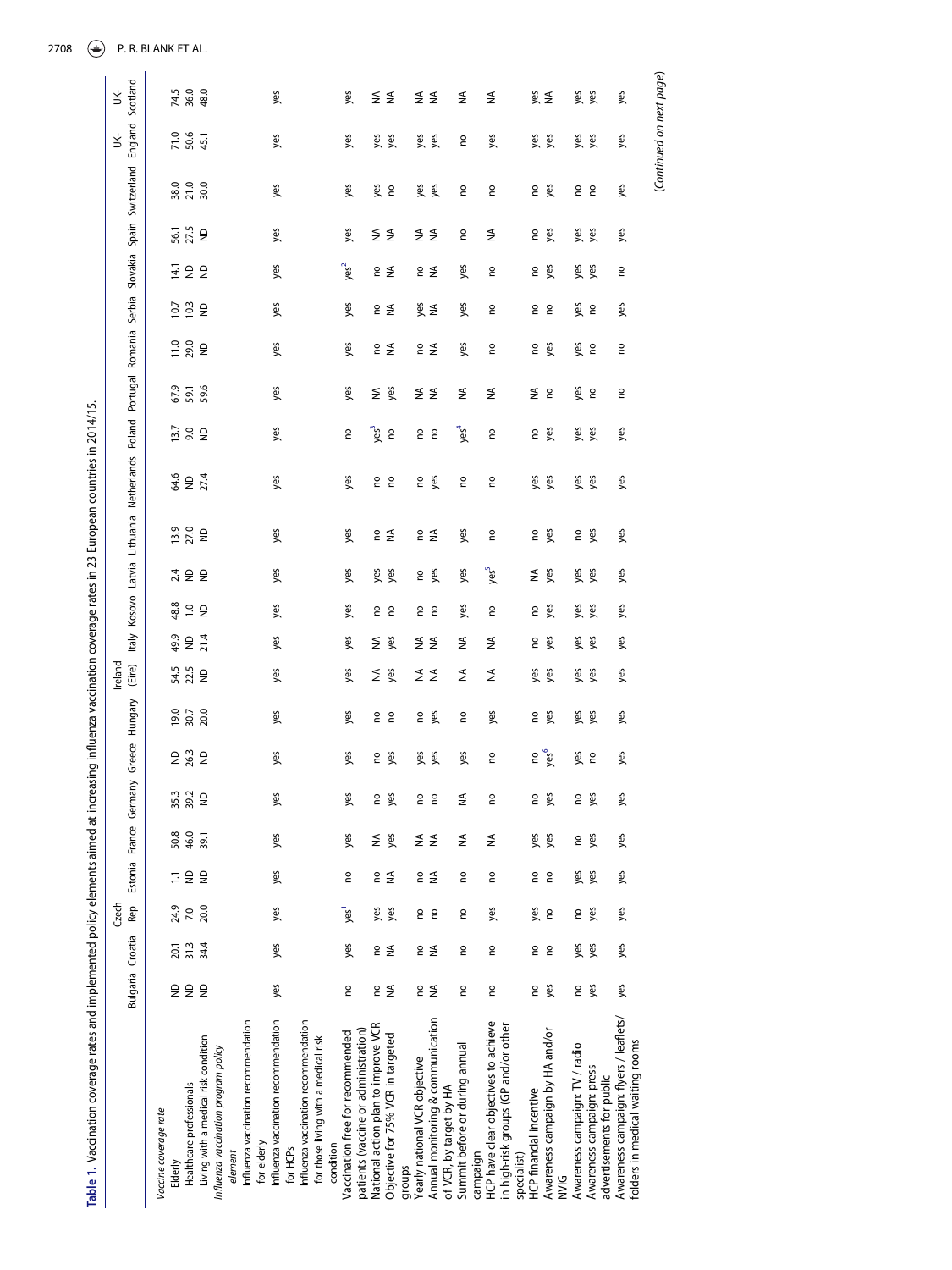<span id="page-4-0"></span>

|                                                                                                  |     |     | Czech |            |     |     |            |               | Ireland |            |                                                            |   |                                                                                                                                                                                        |     |     |     |            |               |     |     | UK-<br>UK- |     |
|--------------------------------------------------------------------------------------------------|-----|-----|-------|------------|-----|-----|------------|---------------|---------|------------|------------------------------------------------------------|---|----------------------------------------------------------------------------------------------------------------------------------------------------------------------------------------|-----|-----|-----|------------|---------------|-----|-----|------------|-----|
|                                                                                                  |     |     |       |            |     |     |            |               |         |            |                                                            |   | Bulgaria Croatia Rep Estonia France Germany Greece Hungary (Eire) Italy Kosovo Latvia Lithuania Netherlands Poland Portugal Romania Serbia Slovakia Spain Switzerland England Scotland |     |     |     |            |               |     |     |            |     |
| Awareness campaign: website for<br>oublic                                                        | yes | yes |       | no yes yes |     | yes | g          | yes           | g       | yes yes    | yes                                                        | g | yes                                                                                                                                                                                    | yes | yes | yes | no yes yes |               |     | yes | yes        | уes |
| Awareness campaign: advertisements yes<br>Additional data sources<br>or mailings to HCP          |     | g   | g     | yes        | yes | yes | yes        | $\frac{1}{2}$ | yes     | yes<br>yes | yes                                                        | g | yes                                                                                                                                                                                    | yes | g   | yes | g          | $\frac{1}{2}$ | yes | yes | yes        | yes |
|                                                                                                  |     |     |       |            |     |     |            |               |         |            |                                                            |   |                                                                                                                                                                                        |     |     |     |            |               |     |     |            |     |
| res: fully or partially implemented; no: not implemented: NA: no answer.                         |     |     |       |            |     |     |            |               |         |            |                                                            |   |                                                                                                                                                                                        |     |     |     |            |               |     |     |            |     |
| 65+ years and people with chronic respiratory or cardiovascular illness or diabetes on permanent |     |     |       |            |     |     | medication |               |         |            |                                                            |   |                                                                                                                                                                                        |     |     |     |            |               |     |     |            |     |
| Slovak health insurance companies have paid vaccine and administration costs for everyone, not   |     |     |       |            |     |     |            |               |         |            | only for recommended target populations, for several years |   |                                                                                                                                                                                        |     |     |     |            |               |     |     |            |     |

Polish National Program for Influenza Prevention (NPIP) is a social initiative that does not receive financial support from the Ministry of Health or Sanitary Inspection 3Polish National Program for Influenza Prevention (NPIP) is a social initiative that does not receive financial support from the Ministry of Health or Sanitary Inspection Slovak health insurance companies have paid vaccine and administration costs for everyone, not only for recommended target populations, for several years

a summits are organized by NPIP twice a year, with representatives from Polish Health Ministry, Sanitary Inspection, and Parliament. The most important activities are meetings Flu Fourm (at the beginning of the season, org summits are organized by NPIP twice a year, with representatives from Polish Health Ministry, Sanitary Inspection, and Parliament. The most important activities are meetings Flu Forum (at the beginning of the season, organ

the end of the season). the end of the season). partially. 6by the Hellenic Center for Disease Control and Prevention. by the Hellenic Center for Disease Control and Prevention.

Data sources: ECDC<sup>23</sup>; Croatia -grip.hr - supported by NPH; France – Institut de veille sanitaire (InVS). Couverture vaccinale. http://invs.sontepubliquefance.fr//Dossiers-thernatiques/Madadies-mises/Madadies-a-prevention Data sources: ECDC<sup>22</sup>; Croatia-grip.hr – supported by NPH; France – Institut de veille sanitaire (InVS). Couverture vaccinale. http://invs.sontepubliquef*ance.fil/Dossiers-thenatiques/Maladies-infectives/Maladies-o-preent* objectifs de la loi du 2004: Popositions (High Public Health Council. Public health objectives: Assessment of the objectives of the low of 9 August 2004: Proposds). 2010; Germany – Robert Koch Institut (RKI). RKV. Epedimio objectifs de la loi du 2004: Popositions (High Public Health Council. Public health objectives: Assessment of the objectives of the low of 9 August 2004: Proposals). 2010; Germany – Robert Koch Institut (RKI). RKI/ Epedimi [Grippe,](http://invs.santepubliquefrance.fr//Dossiers-thematiques/Maladies-infectieuses/Maladies-a-prevention-vaccinale/Couverture-vaccinale/Donnees/Grippe) [https://www.lequotidiendupharmacien.fr/actualite/article/2017/03/01/59-des-pharmaciens-vaccines-contre-la-grippe\\_264771?xtor](https://www.lequotidiendupharmacien.fr/actualite/article/2017/03/01/59-des-pharmaciens-vaccines-contre-la-grippe_264771?xtor) = EPR-2-%5BML\_quotidienne%5D-2017.0301, Haut Conseil de saonté publique. Objectifs de san Grippe, https://www.lequotidiendupharmacien.fr/actualite/article/2017/03/01/99-des-pharmaciens-vaccines-contre-la-grippe\_2647717xtor = EPR-2-%5BML\_quotidienne%5D-20170301, Haut Conseil de saonté publique. Objectifs de sant ANTSZ (public health department of MoH), Ireland – [http://www.hpsc.ie/a-z/respiratory/in](http://www.hpsc.ie/a-z/respiratory/influenza/seasonalinfluenza/influenzaandhealthcareworkers/hcwinfluenzavaccineuptakereports/File)fluenza/seasonalinfluenza/influenzaandhealthcareworkers/hcwinfluenzavaccineuptakereports/ al%20influenza%20uptake\_Sep%202016\_Feb%202017\_\_12%2004%202017\_10v\_;pdf; haly - Ministero della Solute. Piano Nazionale Prevenzione Place PMPV 2012-2014 (Ministry of Health. National Vaccination Plan). 2012. Epicentro - Min a%20influenza%202016\_Feb%202017\_\_\_12%2004%202017\_10V\_\_pdf; It[al](http://www.hpsc.ie/a-z/respiratory/influenza/seasonalinfluenza/influenzaandadults65yearsandolder/Seasonal%20influenza%20uptake_Sep%202016_Feb%202017___12%2004%202017_10v_.pdf)y – Ministero della Salute. Piano Nazional Prevenzione Vaccinale PNPV 2012—2014 (Ministry of Health Nation Plan). 2012. Epicentro – Ministry of Health File,15542,en.pdf. Health Protection Surveillance Centre. Influenza vaccine uptake and adults of years and older http://www.hpsc.ie/a-z/respiratory/influenza/seasonalinfluenza/influenzandadults65yearsandolder/Season [File](http://www.hpsc.ie/a-z/respiratory/influenza/seasonalinfluenza/influenzaandhealthcareworkers/hcwinfluenzavaccineuptakereports/File),15542,en.pdf, Health Protection Surveillance Centre. Influenza vaccine uptake and adults 65 years and older http://www.hpsc.ie/a-z/respiratory/influenza/seasonalinfluenza/infl[uenzaandadults65yearsandolder/Season](http://www.hpsc.ie/a-z/respiratory/influenza/seasonalinfluenza/influenzaandadults65yearsandolder/Seasonal%20influenza%20uptake_Sep%202016_Feb%202017___12%2004%202017_10v_.pdf) `੧ [de/DE/Content/Infekt/EpidBull/Archiv/2016/47/Art\\_01.html;](http://www.rki.de/DE/Content/Infekt/EpidBull/Archiv/2016/47/Art_01.html;) Hungary – OTH-

mocion/vacunaciones/docs/CoberturasVacunacion/Tabla10.pdf Switzerland – Office fédéral de la samé publique (OFSP). Recommandations pour la vaccination contre la grippe (Federal Office of Public Health. Recommendations for mocionvacunaciones/docs/CoberturasVacunacion/Tabla10.pdf Switzerland – Office fédéral de la somé publique (OFSP). Recommandations pour la vaccination contre le grippe (Federal Office of Aublic Health. Recommendations for v 2016 (Directorate General for Health (DGS). Influenza vaccination with trivalent vaccine for the season 2015/2016). 2015; Serbia – National public health institute; Slovakia – Report of Influenza season 2015/16 in the Slov 2015/2016 (Directorate General for Shallenza vaccination with thivalent vaccine for the season 2015/2016, 2015; Serbia – National public health heath institute; Slovakia – Report of Influenza season 2015/16 in the Slovak R www.spkc.qov.lv/lv/informativi-izdevum; Netherlands – Heins M, Hoiveld M, ten Veen P, Korevaar 1. Vaccine Coverage Dutch Mational Influenza Prevention Program 2015 – Brief monitor. Utrecht, NIVEL: 2016; Poland – Czarkowski of SR http://www.uvzsr.sk/docs/info/epida/Wyhodnotenie\_chripkovej\_sezony\_2015\_2016.pdf\_Spain – Ministerio de Sanidad, Servicios Socioles e Jayuddad. Coverturas de Vacunacion. Datos estadísticos. https://www.msssi.gob.es/pr ment/uploads/system/uploads/attachment\_data/file/544552/Seasonal\_flu\_GP\_patient\_groups\_annual\_report\_2015\_2016.pdf, https://www.gov.uk/qovernment/uploads/system/uploads/attachment\_data/file/58557/HCWs\_Seasonal\_Flu\_Vaccine\_ (http://www.epicentro.iss.it/problemi/influenza/Copertural/accinale2015-2016.asp. http://www.epicentro.iss.it/passi/dati/VaccinazioneAntinfluenzale.asp; Kosovo – Mational public health institute; Latvia – Center for diseas /http://www.epicentro.iss.it/problemi/influenza/Copertural/accinale2015-2016.asp, [http://www.epicentro.iss.it/passi/dati/VaccinazioneAntin](http://www.epicentro.iss.it/passi/dati/VaccinazioneAntinfluenzale.asp;)fluenzale.asp; Kosowo – Mational public health institute; Latvia – Center for diseas www.spkc.gov.lv/Informativi-izdevum; Netherlands – Heins M, Hooiveld M, ten Veen P, Korevaar J. Vaccine Coverage Dutch Mational Influenza Prevention Program 2015 – Brief monitor. Utrecht, NVIEL: 2016; Poland – Czarkowski M of SR: http://www.uvzsr.sk/docs/info/epida/Vyhodnotenie\_chripkovej\_sexory\_2015\_2016.pdf\_Spain – Ministerio de Sanidad, Servicios Sociales e Igualdad. Coverturas de Vacunacion. Datos estadísticos. https://www.msssi.gob.es/p Nationale Strategie zur Prävention der saisonalen Grippe (GRIPS), Bull OFSP 2016; W. 37559-566; UK – Screening and Immunisation Centre. WHS Immunisation Statistics England. 2014–15. 2015, https://www.gov.uk/govern Nationale Strategie zur Prävention der saisonalen Grilppe (GRIP3), Bull OFSP 2016, W. 37359-566; UK – Screening and Immunisation Cente Indomation Centre. MHS Immunisation Statistics England, 2014–15. 2015, https://www.gov. ment/uploads/attachment\_data/file/544552/Seasonal\_flu[\\_GP\\_patient\\_groups\\_annual\\_report\\_2015\\_2016.pdf](https://www.gov.uk/government/uploads/system/uploads/attachment_data/file/544552/Seasonal_flu_GP_patient_groups_annual_report_2015_2016.pdf), https://www.gov.uk/government/uploads/sytem/uploads/attachment\_data/file/508557/HCWs\_Seasonal\_Flu\_Vaccine\_February\_Fi Cieląbek E (2016) Vaccinations in Poland in 2015. National Institute of Rugional Institute of Hygiene – Deparment of Epidemiology, Warszawa, Portugal – Direção –Geral da Saúde (DGS). Vacinação contra a gripe com a vacina t nal\_Report\_170316.pdf, https://www.gov.uk/government/statistics/annual-flu-reports, https://www.gov.uk/government/uploads/system/uploads/system/uploads/attachnent\_data/file/600880/annual\_flu\_\_letter\_2017to2018.pdf, https:/ nal\_Report\_170316pdf, [https://www.gov.uk/government/statistics/annual-](https://www.gov.uk/government/statistics/annual-flu-reports)flu-reports, [https://www.gov.uk/government/uploads/system/uploads/attachment\\_data/](https://www.gov.uk/government/uploads/system/uploads/attachment_data/file/600880/annual_flu__letter_2017to2018.pdf)file/600880/annual\_flu\_\_letter\_2017to2018.pdf, https://www.gov.uk/gove Celabek E (2016) Vaccinations in Podand in 2013. National Institute of Holico Health – National Poloter Apportance, Portugal – Direction-Geral da Saúde (DGS). Vacinação contra a gripe com a vacina trivalente para a época tem/uploads/attachment\_data/file/600880/annual\_flu\_\_letter\_2017to2018.pdf. [tem/uploads/attachment\\_data/](https://www.gov.uk/government/uploads/system/uploads/attachment_data/file/600880/annual_flu__letter_2017to2018.pdf)file/600880/annual\_flu\_\_letter\_2017to2018.pdf.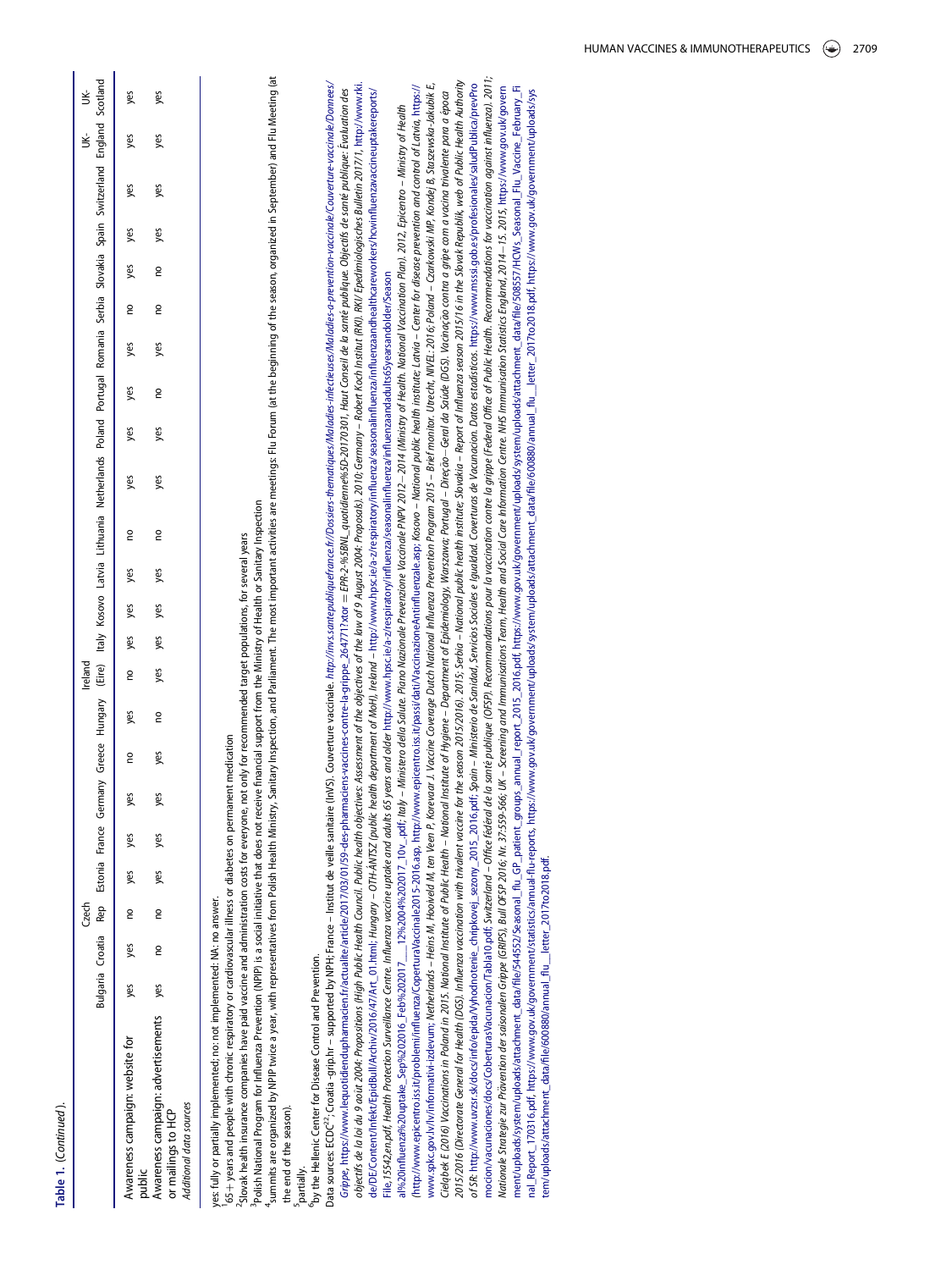# Recommendations and funding

All countries had recommendations for seasonal influenza vaccination for the elderly, healthcare professionals and persons with a medical risk condition, although the recommendations are heterogeneous. For example, the majority of countries recommend vaccination for those aged  $\geq 65$  years, while Germany, Greece, Hungary, The Netherlands and Portugal recommend vaccination for those aged and Slovakia for those aged 
259 years. In most countries vaccination is recommended for all HCPs, except in Slovakia where it is recommended for HCPs who have close contact with patients or foci of infection. The chronic medical conditions included in the recommendations vary between the countries. Season influenza vaccination is free (vaccine or administration) for those in the recommended target populations in all countries except Bulgaria, Estonia and Poland.

# National target VCRs and annual monitoring and communication of VCRs

Nine countries reporting having an objective of 75% VCR in the target populations, and five reported having a national action plan to increase VCRs. Six countries reported annual monitoring and communication of influenza VCRs by target population, but 13 countries did not reply to this question. Among the six countries, three reported not having either a target VCR or a national plan to improve VCR (Hungary, Switzerland and the Netherlands), two reported an objective of 75% VCR and a national plan to increase VCR (Latvia and the UK), and one, Greece, reported having an objective of 75% VCR [\(Table 1\)](#page-3-0).

#### Annual influenza summit

Eight countries reported have an annual influenza summit either before or during the influenza season: Greece, Kosovo, Latvia, Lithuania, Poland, Romania, Serbia and Slovakia.

#### HCP incentives

Six countries, Czech Republic, England, France, Ireland, The Netherlands, and Scotland reported having financial incentives (payment of a fee or additional revenue) for HCPs who administer the influenza vaccine.

#### Awareness campaigns

Seventeen countries said they had a seasonal influenza vaccination awareness campaign organized by their national health authority or vaccination committee ([Table 1\)](#page-3-0). The elements of this campaign varied, but most used flyers in doctors' waiting rooms or advertisements in the press for the general public. The majority also organized advertising or mailings specifically for healthcare professionals. In the UK, GPs advise the vaccination on their practice websites and also contact patients mainly by text messages although some use letters or phone calls.

# Policy elements for program implementation and VCRs

<span id="page-5-0"></span>HCP financial incentive was significantly associated with higher VCRs for the elderly population (correlation coefficient 0.54,  $p = 0.018$ ) while having a summit before or during

annual influenza vaccination campaign was associated with lower VCRs in this population (correlation coefficient -0.53,  $p = 0.044$ ). Free vaccination showed a borderline significant association with higher vaccination uptake rates in the elderly (correlation coefficient 0.43,  $p = 0.053$ ). The combinations of HCP financial incentive with free vaccination and HCP financial incentive with advertisements or mailings to HCPs were both found to be significantly associated with higher VCRs in the elderly: correlation coefficient 0.49,  $p = 0.047$  and correlation coefficient 0.79,  $p = 0.034$ , respectively, whereas the combination of free vaccination and annual summit was significantly associated with lower VCRs in the elderly: correlation coefficient -0.70,  $p = 0.008$ .

None of the individual policy elements were significantly associated with higher or lower VCRs for HCPs ([Table 2](#page-6-0)). Two elements were found to be borderline significant: having an objective for 75% VCR in targeted groups (correlation coefficient 0.54,  $p = 0.088$ ), and having a website for the general public (correlation coefficient 0.47,  $p = 0.054$ ). The combination of free vaccination and annual monitoring & communication of VCR by the health authority and the combination of free vaccination and having a website for the general public were found to be significantly correlated with higher VCRs for HCP: correlation coefficient 0.83,  $p = 0.042$  and correlation coefficient 0.57,  $p = 0.021$ , respectively.

The data for VCRs in those with medical risk condition were insufficient for correlation analyses to be performed.

# **Discussion**

These results confirm that despite national and international recommendations for seasonal influenza vaccination for the elderly, HCPs and those with medical risk conditions, the VCRs that were available for these target groups have not reached WHO's target of 75% VCR. We also report that most of the policy elements did not seem to be associated with higher VCRs individually, although some combinations were statistically significantly associated with higher VCRs for the elderly and HCPs. Unexpectedly, we observed that having a summit before or during annual influenza vaccination campaign was associated with lower VCRs in the elderly. This could be because the countries where this occurred may not have had sufficiently support for an effective vaccination campaign. The VCRs for the elderly were generally lower than those reported for the 2007–2008 sea-son in our previous survey in most countries.<sup>[9](#page-8-6)</sup> However, in Portugal the VCR increased from 51% in the previous survey to 68% in the 2015–2016 season and in the UK and Poland the VCRs were stable.

Best practices should be shared between countries to support policy changes aimed at improving influenza VCRs and thus achieving the European Union targets. To enable this, we need to understand better what facilitators and barriers have an impact on VCRs. Our previous survey in 16 European countries in the 2007–08 influenza season showed that monitoring and communicating VCRs and sending personal letters offering free vaccination were correlated with higher VCRs in the elderly.<sup>9</sup> However, in this recent survey these elements were not associated with higher VCRs in the elderly.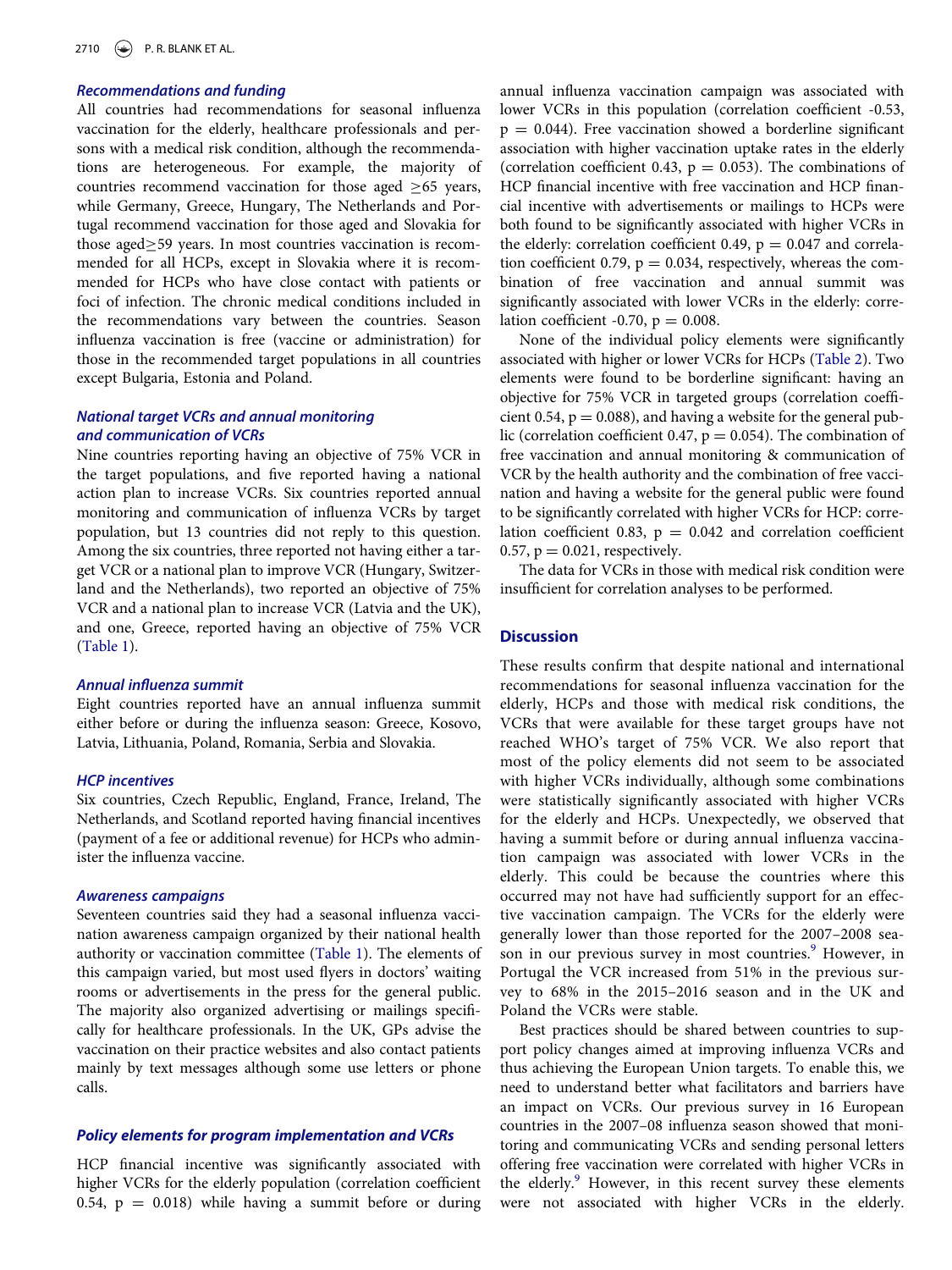<span id="page-6-0"></span>

| Table 2. Implementation of policy elements aimed at increasing influenza vaccination coverage rates and correlation with vaccination coverage rates in healthcare pro- |
|------------------------------------------------------------------------------------------------------------------------------------------------------------------------|
| fessionals and the elderly in countries with vaccination coverage rate data for the season 2015–16 available.                                                          |

|                                                                                          |                           | <b>HCPs</b>                       |                           | Elderly                           |                           |
|------------------------------------------------------------------------------------------|---------------------------|-----------------------------------|---------------------------|-----------------------------------|---------------------------|
|                                                                                          | Program<br>implementation | Countries with<br>2015-16 VCR (n) | Average VCR %<br>(95% CI) | Countries with<br>2015-16 VCR (n) | Average VCR %<br>(95% CI) |
| Recommendation for annual seasonal influenza vaccination                                 | Yes                       | 17                                | 27.9 (19.8, 35.9)         | 21                                | 35.3 (24.4, 46.3)         |
|                                                                                          | No                        | $\mathbf 0$                       |                           | $\mathbf 0$                       |                           |
| Vaccination free for recommended patients (vaccine or<br>administration)?                | Yes                       | 16                                | 29.0 (20.8, 37.2)         | 19                                | 38.3 (27.0, 49.5)         |
|                                                                                          | No                        | 1                                 | $NN^*$                    | $\overline{2}$                    | 7.4 $(NN^*)$              |
| National action plan to improve VCR                                                      | Yes                       | $\overline{4}$                    | 21.9 (0, 53.9)            | 5                                 | 30.0 (0; 62.8)            |
|                                                                                          | No                        | 8                                 | 24 (13.9, 34.7)           | 10                                | 23.8 (9.7, 37.9)          |
| Objective for 75% VCR in targeted groups                                                 | Yes                       | $\overline{7}$                    | 35.8 (19.0, 52.6)         | 8                                 | 44.6 (25.5, 63.7)         |
|                                                                                          | No                        | $\overline{4}$                    | 15.4 (0, 36.2)            | 5                                 | 36.8 (10.7, 62.9)         |
| Yearly national VCR objective                                                            | Yes                       | 4                                 | 27.1 (0, 54.2)            | 3                                 | 39.9 $(NN^*)$             |
|                                                                                          | No                        | 8                                 | 21.8 (10.1, 33.4)         | 12                                | 22.4 (10.4; 34.3)         |
| Annual monitoring & communication of VCR, by target by HA                                | Yes                       | $\overline{4}$                    | 32.2 (11.6, 52.7)         | 5                                 | 39.0 (2.7, 75.3)          |
|                                                                                          | No                        | 4                                 | 14.1(0; 41.3)             | $\overline{4}$                    | 30.7 (6.9, 54.5)          |
| Summit before or during annual campaign                                                  | Yes                       | 6                                 | 17.1 (4.7, 29.5)          | $\overline{7}$                    | 16.3(2.6, 30.1)           |
|                                                                                          | No                        | 6                                 | 28.0 (13.0, 42.9)         | 8                                 | 36.8 (16.0, 57.6)         |
| HCP have clear objectives to achieve in high-risk groups (GP<br>and/or other specialist) | Yes                       | $\overline{3}$                    | 29.4 (0; 83.7)            | 3                                 | 38.3 (0; 109)             |
|                                                                                          | No                        | 9                                 | 21.6 (12.1, 31.1)         | 12                                | 22.8 (10.3, 35.2)         |
| <b>HCP</b> financial incentive                                                           | Yes                       | 5                                 | 32.4 (10.3, 54.6)         | $\overline{7}$                    | 50.6 (29.2, 72.0)         |
|                                                                                          | No                        | 11                                | 22.9 (15.2, 30.6)         | 12                                | 26.5 (14.8; 38.1)         |
| Awareness campaign by HA and/or NVIG                                                     | Yes                       | 12                                | 27.5 (18.6, 36.3)         | 15                                | 36.2 (23.9, 48.5)         |
|                                                                                          | <b>No</b>                 | $\overline{4}$                    | 26.9(0; 65.1)             | 5                                 | 24.9 (0; 56.8)            |
| Awareness campaign: TV / radio                                                           | Yes                       | 12                                | 27.8 (17.3, 38.3)         | 16                                | 36.2 (21.9, 50.5)         |
|                                                                                          | No                        | 5                                 | 28.0 (9, 47.1)            | 5                                 | 32.6 (15.3, 49.9)         |
| Awareness campaign: press advertisements for public                                      | Yes                       | 12                                | 27.3 (17.5, 37.1)         | 16                                | 37.5 (24.6, 50.4)         |
|                                                                                          | No                        | 5                                 | 29.1 (6.5, 51.8)          | 5                                 | 28.3 (0; 59.2)            |
| Awareness campaign: flyers / leaflets/ folders in medical<br>waiting rooms               | Yes                       | 15                                | 25,7 (17.7, 33.6)         | 18                                | 36.1 (24.3, 47.8)         |
|                                                                                          | No                        | 2                                 | 44.1 $(NN^*)$             | 3                                 | 30.9 $(NN^*)$             |
| Awareness campaign: website for public                                                   | Yes                       | 12                                | 31.7 (21.2, 42.2)         | 17                                | 37.5 (24.7, 50.4)         |
|                                                                                          | No                        | 5                                 | 18.6 (7, 30.2)            | 4                                 | 26.0(0, 57.7)             |
| Awareness campaign: advertisements or mailings to HCP                                    | Yes                       | 11                                | 28.1 (18.1, 38.0)         | 14                                | 40.8 (26.5, 55.1)         |
|                                                                                          | No                        | 6                                 | 27.6 (8.0, 47.1)          | $\overline{7}$                    | 24.3 (6.0, 42.6)          |

<span id="page-6-1"></span>NN: not calculated due to small sample size.

Monitoring VCRs is a key component in any vaccination program to help identify successful policy elements as well as gaps and weaknesses. This should be done annually and the results should be available before the next season to take advantage of the lessons learned and adapt the policy accordingly. Also this monitoring will provide material to communicate broadly on the outcomes of public health intervention, i.e., pubic money spent to reach an important public health goal. The VCRs we report are similar to those reported on the OECD website.<sup>[10](#page-8-7)</sup>

<span id="page-6-5"></span><span id="page-6-4"></span><span id="page-6-3"></span><span id="page-6-2"></span>Although the European countries in this survey all recommend seasonal influenza vaccination for people living with medical risk conditions, VCRs for this group were available only in 10 of the 23 countries. Only 17 of the reporting countries have vaccine coverage data for HCPs. In addition, VCR monitoring in these risk groups is not systemic in many countries and the methods used are heterogeneous. One of the problems is that it is often unclear how the number of individuals eligible for vaccination in these risk groups is determined. Since this number is used as the denominator in the VCR calculation, its accurate estimation is important. As monitoring VCRs is a key component of any vaccination campaign, monitoring should be done at least annual and the results should be available before the next campaign to help build on lessons learned and adapt the programs accordingly. These data would provide

material for broad communicate on the outcomes of public health interventions and demonstrate that pubic money had been well spent to reach an important public health goal.

A Cochrane review of 57 randomized controlled trials assessing interventions to increase VCR in community-dwelling individuals aged  $\geq 60$  years concluded that, while some interventions effectively increased VCR the trials were heterogeneous, which limited their ability to perform meta-analyses. $<sup>11</sup>$  $<sup>11</sup>$  $<sup>11</sup>$ </sup> The trials assessed a variety of methods that can be grouped into increasing community demand, improving access to vaccination and HPC- or healthcare system/targeted interventions; but no trials assessing government policies were identified. Another systematic review assessed the effectiveness of interventions using new information and communication technologies to promote vaccination uptake and increase vaccination coverage generally.[12](#page-8-9) Based on 19 studies, mainly performed in the United States the conclusion was that although these interventions seem promising, there is a need for further, more robust data, including cost-effectiveness data. Our questionnaire did not collect data on the use of these new technologies but this will be included in future surveys.

A study in Israel sought nurses' perspectives on facilitators and barriers for the elderly to accept influenza vaccination.<sup>[13](#page-8-10)</sup> The results showed that the healthcare team, particularly physicians, could encourage vaccination through recommendations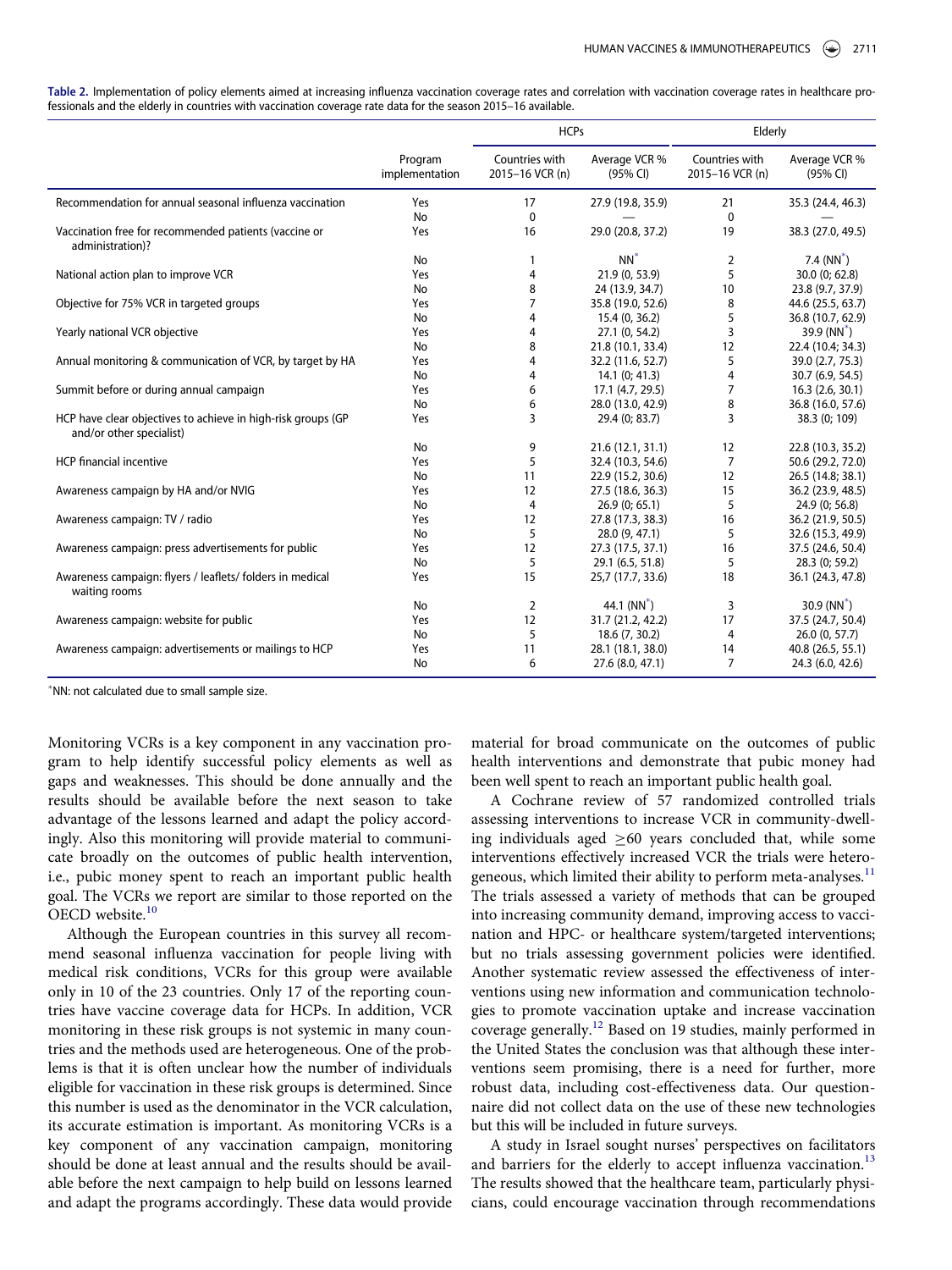and showing that they themselves were vaccinated. Other facilitators identified were easy access and free vaccine, influence from the media, family and social circles. The barriers identified included difficult access, not believing that the vaccine works, and fear of adverse effects or getting influenza from the vaccine. In addition, personal beliefs and influence from the media and social circles could also be barriers.

A study in Spain reported that influenza VCR in patients  $\text{aged} \geq 65$  years was higher in those whose primary care physician had been vaccinated than in those whose physician had not (57.3% vs. 55.2%,  $p = 0.008$ ) and this remained significant after adjustment for age, region, and opinions on vaccine effec-tiveness.<sup>[14](#page-8-11)</sup> Although this observation needs to be confirmed, it may be useful to target HCPs with interventions to improve their opinions and attitudes about influenza vaccination as a means of increasing VCR among their at-risk patients.

<span id="page-7-2"></span><span id="page-7-1"></span><span id="page-7-0"></span>In the USA, it has been reported that employer vaccination requirements for HCPs and offering free, on-site vaccination were associated with high VCRs.<sup>[15](#page-8-12)</sup> In Switzerland, a study to identify why nurses refused influenza vaccination reported three interrelated factors; their perception of being in an untrustworthy environment, which restricts their decisional autonomy and seems to work against their aim to maintain a strong and healthy body.<sup>[16](#page-8-13)</sup> In England, the national NHS leaders wrote to all staff to remind them of their 'professional duty to protect their patients' for the 2017–2018 season. They have urged all local NHS trusts to make influenza vaccination available to their staff for the season and they have said that all staff that refuse influenza vaccination will have to give their reasons, which will be recorded.<sup>[17](#page-8-14)</sup>

<span id="page-7-6"></span><span id="page-7-3"></span>We recognize that our analyses have some limitations which limit our ability to compare results between countries and to interpret the data. First, the policy elements were not examined in detail but there could be important differences between countries even for elements that are classified as the same. For example, we did not collect information about the timing and duration of awareness campaigns which would have an obvious impact on their efficacy. Second, we did not collect information about how long the individual elements had been in place and it is possible that if some elements were only recently introduced they would perhaps not have been reached their optimal efficacy. Lastly, despite all the countries surveyed being in Europe there will be differences in culture, religious beliefs and socioeconomic factors that can also have an impact on VCRs but our survey approach was unable to collect this level of information.

Vaccination in general, including influenza vaccination, is a much debated subject, which may have an impact on individuals' confidence in vaccination and therefore influence their decision to be vaccinated or not. It has been suggested that evidence-based socio-psychological items could be included in national immunization surveys to evaluate the public's perception and identify emerging concerns which could then be addressed proactively in the awareness-raising campaigns.<sup>[18](#page-8-15)</sup>

<span id="page-7-7"></span><span id="page-7-5"></span><span id="page-7-4"></span>Although vaccination policies are decided at the national or regional level, the European Union is keen to support cooperation and exchange of information on national immunization programs between Member States and concrete joint actions are being planned.<sup>[19](#page-9-0),[20](#page-9-1)</sup> National immunization programs are

organized differently between countries therefore awarenessraising campaigns are better organized at the national/regional level so that they can be tailored to the circumstances of each country/region. This collaborative approach should positively impact influenza vaccination policies and ultimately VCRs in the target groups.

# **Conclusion**

European VCRs vary widely between the elderly, HCPs and those with medical risk conditions despite all countries identifying them as target groups in their recommendations for seasonal influenza vaccination. Over the three influenza seasons analyzed here, the VCRs did not reach the 75% target set by the WHO and many national health authorities; they were mainly stable, at best, but some decreases were observed. Since the initial survey during the 2007–2008 influenza season, VCRs have decreased in the elderly in the majority of countries, thus, achieving high VCRs in the elderly and the other target groups is still a major public health challenge in Europe which could be addressed by the identification, assessment and sharing of best practice for influenza vaccination policies.

# Materials and methods

Data sources. At the time of the survey in February 2016 there were 22 members from 20 European countries in RAISE. RAISE is an informal group of national experts in the field of vaccination and influenza prevention who agreed to participate in RAISE (see list of current members in [Appendix](#page-9-2)). They are mainly academic researchers or employed by public institutions. RAISE's goal is to achieve maximum influenza vaccination uptake in the at-risk groups, as defined by the WHO. $21$  The achieve this, the members meet regularly to exchange about what influenza prevention and influenza vaccination awareness activities are carried out in their country with the aim of developing synergy between the members and their activities. They discuss public health and individual health issues related to influenza control and prevention and propose and implement awareness activities to improve influenza vaccination coverage, targeting healthcare professionals and the general public. The meeting and logistical costs are paid by an unrestricted grant from Sanofi Pasteur; the members are not paid for their RAISE-related activities.

The methods used were similar to those used for the initial survey published in 2012.<sup>[9](#page-8-6)</sup> The survey questionnaire, written in English, contained closed questions (yes/no) but allowed the respondents to provide additional information as previously described. The questions were based on a previous literature review to identify policy elements that potentially influence VCRs. In this current study, we collected data about the elderly, as done previously, and also expanded to collect similar data for HCPs and those living with medical risk conditions. Although there was no formal validation of the survey, the data collected were compared those available from other sources, in particular in the latest ECDC report covering the 2007/08 to 2014/15 European influenza seasons.<sup>[22](#page-9-4)</sup>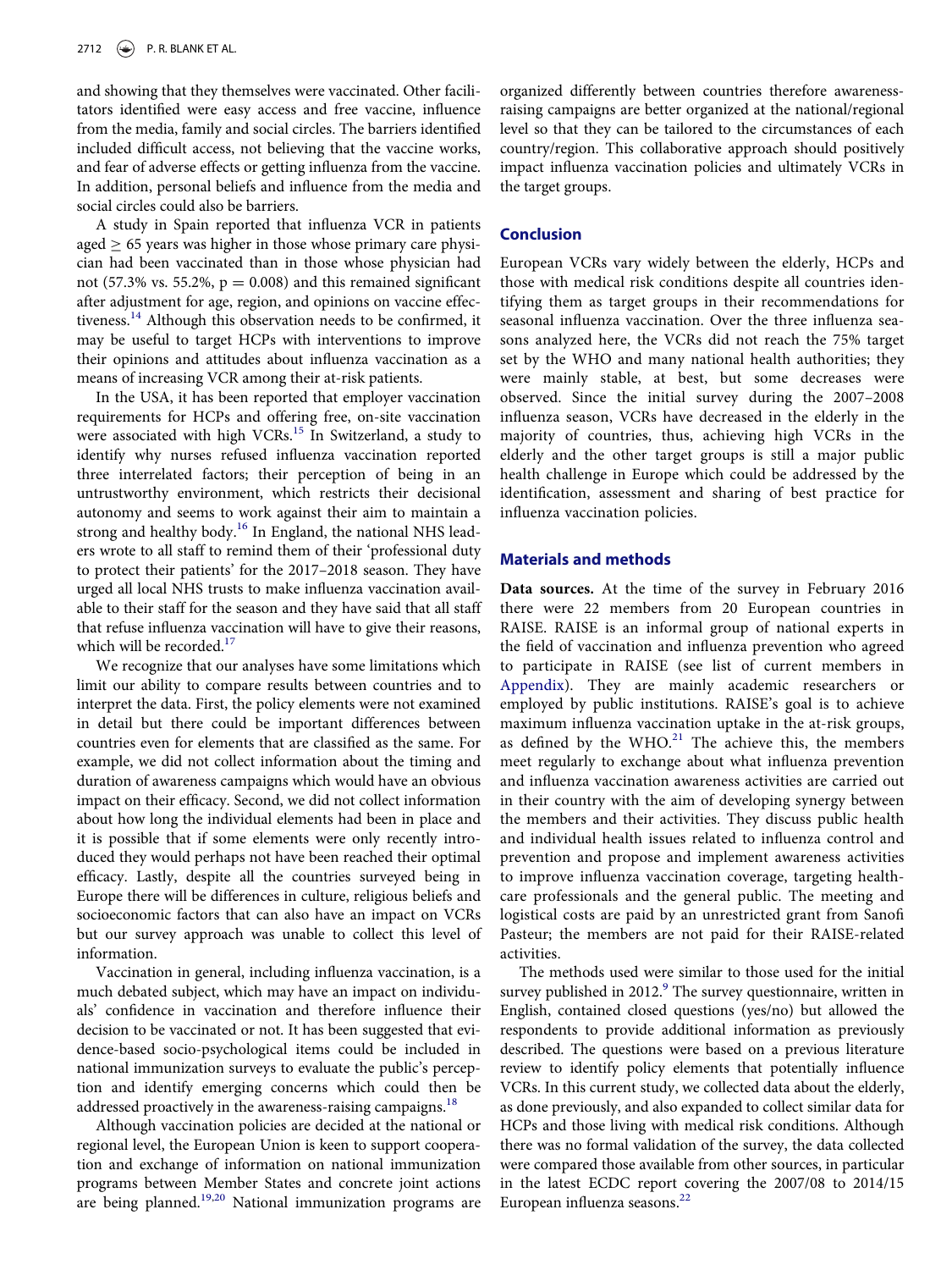<span id="page-8-0"></span>The questionnaire was sent out in February 2016 and returned between March 2016 and July 2016 to the 22 RAISE group members; 21 members responded (see Appendix for names of those who responded). This data collection was coordinated by one of the authors (PRB).In addition, in May 2017 we asked the RAISE members to verify the data and update them, if necessary.

<span id="page-8-4"></span><span id="page-8-3"></span><span id="page-8-2"></span><span id="page-8-1"></span>Data analyses. The analyses were primarily descriptive, as previously described.[9](#page-8-6) Briefly, for the description of the presence or absence of policy elements covered by the questionnaire, a score of 1 or 0 was attributed for a given policy element, e.g., monitoring annual VCRs, if the country replied 'yes' or 'no', respectively. When the effect of two or three program elements was assessed, a score of 1 was attributed for a given policy element when countries responded 'yes' for all elements, and 0 if the responded 'no' for at least one element. Countries were excluded from the analysis for the element if there was no response (missing data), thereby avoiding inappropriately deflated averages by interpreting non-responses as negative responses. We assessed the association between implemented policy elements and vaccine coverage rates by Spearman's correlation coefficient (Spearman's rho). Correlation coefficients range from  $-1$  for a perfect negative relationship to  $+1$  for a perfect positive relationship, with 0 indicating no correlation. For all statistical tests, the threshold for statistical significance for the two-sided p values was set at  $<$  0.05. We performed multiple regression analyses but they provided no additional information and, given the limited data available, the results are not robust and interpretation is difficult (results not shown).

<span id="page-8-6"></span><span id="page-8-5"></span>The data were analyzed using Microsoft Excel 2013. The statistical analyses were done using IBM SPSS version 22.

# <span id="page-8-7"></span>Disclosure of potential conflicts of interest

<span id="page-8-9"></span><span id="page-8-8"></span>Patricia Blank is currently working for Roche Diagnostics Switzerland, however this work was done independently of this industry position. Gerrit Adrianus van Essen has given lectures for Sanofi Pasteur and Roche and participated in an advisory board for Seqirus. Raúl Ortiz de Lejarazu has acted as an advisor for GSK, Roche, Seqirus and Sanofi Pasteur-MSD and has received grants for meetings attendance and oral presentations from GSK, Roche, Seqirus, and Sanofi Pasteur-MSD. Aneta Nitsch-Osuch has given lectures for Sanofi Pasteur and GSK. George Kassianos participated in advisory boards and lectured in the last 12 months for Seqirus, Merck, Sanofi Pasteur and AstraZeneca. Jan Kyncl, Ernest Piotr Kuchar, Oana Falup-Pecurariu, Helena Maltezou, Dace Zavadska and Zuzana Kristufkova report no conflicts of interest.

#### <span id="page-8-11"></span><span id="page-8-10"></span>Acknowledgments

<span id="page-8-12"></span>This manuscript was written by a group of European experts (see Appendix for details), with financial support from Sanofi Pasteur for medical writing, meeting costs, and formatting. Dr Margaret Haugh (MediCom Consult, Villeurbanne) provided professional medical writing assistance in the preparation and development of the manuscript in accordance with the European Medical Writers Association guidelines and Good Publication Practice, funded by Sanofi Pasteur.

# <span id="page-8-15"></span><span id="page-8-14"></span><span id="page-8-13"></span>Funding

This manuscript was written by a group of European experts (see Appendix for details), with financial support from Sanofi Pasteur for medical writing, meeting costs, and formatting.

# References

- 1. World Health Organisation. Influenza (seasonal): fact sheet, November 2016 2016. Available at, [http://www.who.int/mediacentre/fact](http://www.who.int/mediacentre/factsheets/fs211/en/) [sheets/fs211/en/](http://www.who.int/mediacentre/factsheets/fs211/en/), Accessed: 28 November 2017.
- 2. European Centre for Disease Prevention and Control. Revised estimates of deaths associated with seasonal influenza in the US. [2010](#page-1-8). Available at, [http://ecdc.europa.eu/en/activities/sciadvice/](http://ecdc.europa.eu/en/activities/sciadvice/_layouts/forms/Review_DispForm.aspx?List=a3216f4c-f040-4f51-9f77-a96046dbfd72&ID=394) [\\_layouts/forms/Review\\_DispForm.aspx](http://ecdc.europa.eu/en/activities/sciadvice/_layouts/forms/Review_DispForm.aspx?List=a3216f4c-f040-4f51-9f77-a96046dbfd72&ID=394)?[List](http://ecdc.europa.eu/en/activities/sciadvice/_layouts/forms/Review_DispForm.aspx?List=a3216f4c-f040-4f51-9f77-a96046dbfd72&ID=394)D[a3216f4c-f040-4f51-](http://ecdc.europa.eu/en/activities/sciadvice/_layouts/forms/Review_DispForm.aspx?List=a3216f4c-f040-4f51-9f77-a96046dbfd72&ID=394) [9f77-a96046dbfd72&ID](http://ecdc.europa.eu/en/activities/sciadvice/_layouts/forms/Review_DispForm.aspx?List=a3216f4c-f040-4f51-9f77-a96046dbfd72&ID=394)=[394](http://ecdc.europa.eu/en/activities/sciadvice/_layouts/forms/Review_DispForm.aspx?List=a3216f4c-f040-4f51-9f77-a96046dbfd72&ID=394), Accessed: 7 December 2016.
- 3. Preaud E, Durand L, Macabeo B, Farkas N, Sloesen B, Palache A, Shupo F, Samson SI. Annual public health and economic benefits of seasonal influenza vaccination: a European estimate. BMC Public Health. [2014;](#page-1-9)14:813. doi[:10.1186/1471-2458-14-813.](https://doi.org/10.1186/1471-2458-14-813)
- 4. Hannoun C. The evolving history of influenza viruses and influenza vaccines. Expert Rev Vaccines. [2013](#page-1-10); 12:1085–94. doi[:10.1586/](https://doi.org/10.1586/14760584.2013.824709) [14760584.2013.824709.](https://doi.org/10.1586/14760584.2013.824709)
- 5. Council of the European Union. Council Recommenation of 22 December 2009 on seasonal influenza vaccination (Text with EEA relevance) (2009/1019/EU). [2009](#page-2-1). Available at, [http://eur-lex.](http://eur-lex.europa.eu/LexUriServ/LexUriServ.do?uri=OJ:L:2009:348:0071:0072:EN:PDF) [europa.eu/LexUriServ/LexUriServ.do?uri](http://eur-lex.europa.eu/LexUriServ/LexUriServ.do?uri=OJ:L:2009:348:0071:0072:EN:PDF)=[OJ:L:2009:348:0071:0072:](http://eur-lex.europa.eu/LexUriServ/LexUriServ.do?uri=OJ:L:2009:348:0071:0072:EN:PDF) [EN:PDF,](http://eur-lex.europa.eu/LexUriServ/LexUriServ.do?uri=OJ:L:2009:348:0071:0072:EN:PDF) Accessed: 11 June 2011.
- 6. Ahmed F, Lindley MC, Allred N, Weinbaum CM, Grohskopf L. Effect of influenza vaccination of healthcare personnel on morbidity and mortality among patients: systematic review and grading of evidence. Clin Infect Dis. [2014](#page-2-2);58:50–7. doi[:10.1093/cid/cit580.](https://doi.org/10.1093/cid/cit580)
- 7. Corace K, Prematunge C, McCarthy A, Nair RC, Roth V, Hayes T, Suh KN, Balfour L, Garber G. Predicting influenza vaccination uptake among health care workers: what are the key motivators? Am J Infect Control. 2013;41:679–84. doi[:10.1016/j.ajic.2013.01.014.](https://doi.org/10.1016/j.ajic.2013.01.014)
- 8. Hofmann F, Ferracin C, Marsh G, Dumas R. Influenza vaccination of healthcare workers: a literature review of attitudes and beliefs. Infection. 2006;34:142–7. doi[:10.1007/s15010-006-5109-5.](https://doi.org/10.1007/s15010-006-5109-5)
- 9. Blank P, Schwenkglenks M, Szucs TD. The impact of European vaccination policies on seasonal influenza vaccination coverage rates in the elderly. Hum Vaccin Immunother. [2012;](#page-5-0)8:328–35. doi[:10.4161/](https://doi.org/10.4161/hv.18629) [hv.18629.](https://doi.org/10.4161/hv.18629)
- 10. OECD. Influenza vaccination rates (indicator). [2018](#page-6-2). Available at, data.oecd.org/healthcare/influenza-vaccination-rates.htm, Accessed: 24 April 2018.
- 11. Thomas RE, Lorenzetti DL. Interventions to increase influenza vaccination rates of those 60 years and older in the community. Cochrane Database Syst Rev. [2014:](#page-6-3)Cd005188.
- 12. Odone A, Ferrari A, Spagnoli F, Visciarelli S, Shefer A, Pasquarella C, Signorelli C. Effectiveness of interventions that apply new media to improve vaccine uptake and vaccine coverage. Hum Vaccin Immunother. [2015;](#page-6-4)11:72–82. doi:[10.4161/hv.34313.](https://doi.org/10.4161/hv.34313)
- 13. Ellen M. Factors that influence influenza vaccination rates among the elderly: nurses' perspectives. J Nurs Manag. [2017.](#page-6-5)
- 14. Godoy P, Castilla J, Mayoral JM, Martin V, Astray J, Torner N, Toledo D, Soldevila N, Gonzalez-Candelas F, Garcia S, et al. Influenza vaccination of primary healthcare physicians may be associated with vaccination in their patients: a vaccination coverage study. BMC Fam Pract. [2015](#page-7-0);16:44. doi[:10.1186/s12875-015-](https://doi.org/10.1186/s12875-015-0259-0) [0259-0.](https://doi.org/10.1186/s12875-015-0259-0)
- 15. Black CL, Yue X, Ball SW, Fink R, de Perio MA, Laney AS, Williams WW, Lindley MC, Graitcer SB, Lu PJ, et al. Influenza Vaccination Coverage Among Health Care Personnel – United States, 2016–17 Influenza Season. MMWR Morb Mortal Wkly Rep. [2017;](#page-7-1)66:1009–15. doi[:10.15585/mmwr.mm6638a1.](https://doi.org/10.15585/mmwr.mm6638a1)
- 16. Pless A, McLennan SR, Nicca D, Shaw DM, Elger BS. Reasons why nurses decline influenza vaccination: a qualitative study. BMC Nursing. [2017](#page-7-2);16:20. doi:[10.1186/s12912-017-0215-5.](https://doi.org/10.1186/s12912-017-0215-5)
- 17. Iacobucci G. NHS staff who refuse flu vaccine this winter will have to give reasons. BMJ. [2017;](#page-7-3)359.
- 18. Wheelock A, Miraldo M, Thomson A, Vincent C, Sevdalis N. Evaluating the importance of policy amenable factors in explaining influenza vaccination: a cross-sectional multinational study. BMJ Open. [2017](#page-7-4);7: e014668. doi:[10.1136/bmjopen-2016-014668.](https://doi.org/10.1136/bmjopen-2016-014668)